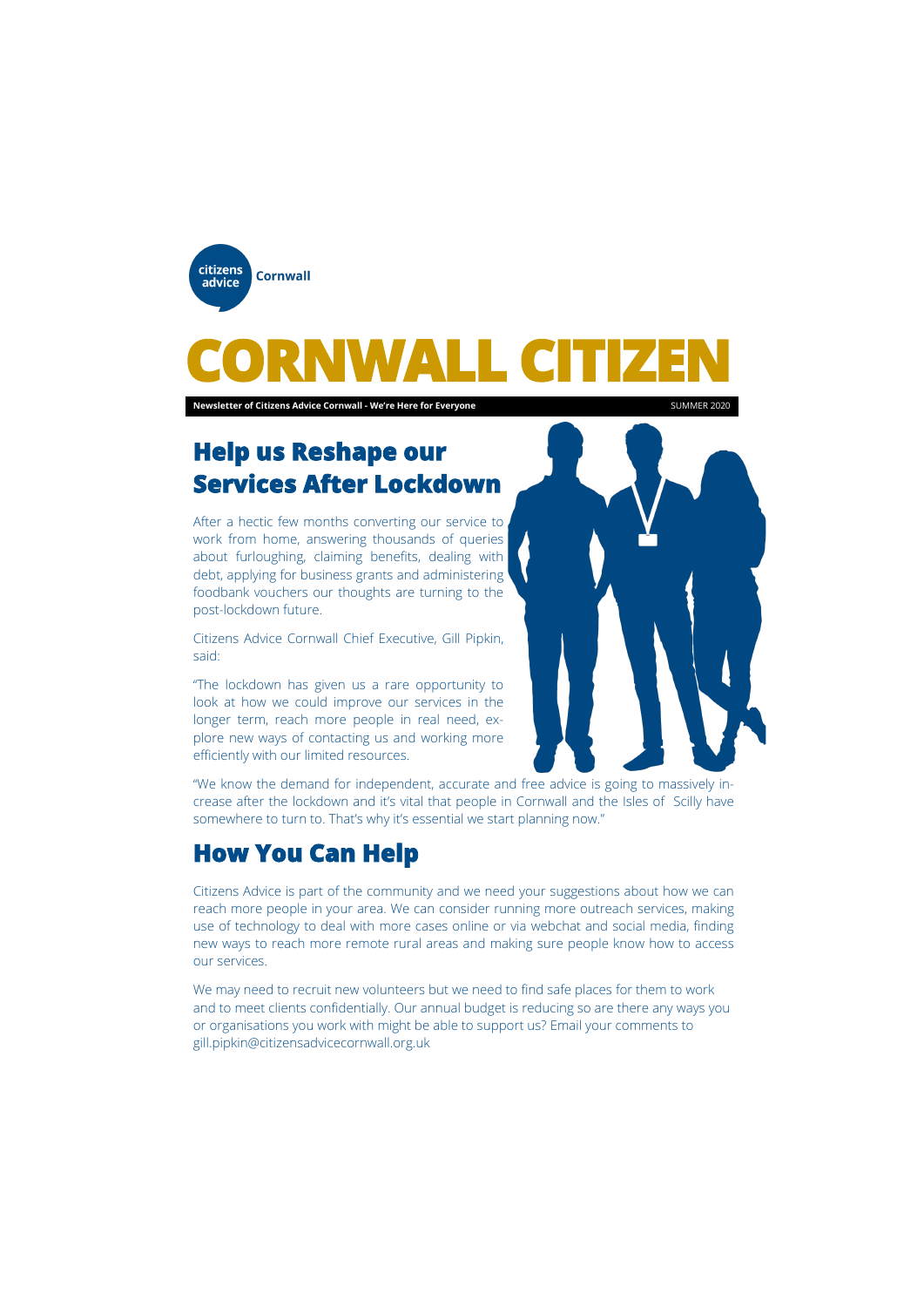# **What else does Citizens Advice do in**

### **Cornwall?**

Citizens Advice is known for its general advice service, which provides free guidance to everyone on a wide range of subjects, from benefits to consumer problems. But we also run a wide range of specialist projects across the county. Here's a brief rundown:

DEBT ADVICE SERVICE: Provides paid specialist debt case workers, working across Cornwall, funded by the Money Advice Service.

MACMILLAN CANCER CARE AND SUPPORT: Case workers provide specialist welfare benefits advice to anyone who has, or has had, a cancer diagnosis. The team covers the county and works at the Cove Macmillan Support Centre at the Royal Cornwall Hospital, Truro.

MONEY MATTERS: This team works from Cornwall Council's network of Family Hubs working with financially vulnerable families to build-up their money management and household budgeting skills.

PENSIONWISE: Free, unbiased guidance for everyone aged 50-plus with a defined contribution pension pot. Covers what the government's new pension freedoms mean and retirement options (but not financial advice).

FINANCIAL CAPABILITY: Aims to improve the level of financial skills in the population, especially the more vulnerable, to help prevent problems resulting from poor money management and co-ordinating the work of partner organisations across Devon and Cornwall.

VICTIM CARE UNIT: Provides advice for victims of crime, ranging from welfare benefits and employment to housing, relationship breakdown, domestic violence and debt.

FAMILY COURT DOMESTIC ABUSE SUPPORT SERVICE: Offers practical information about the court process and emotional support to help victims feel more confident about attending family court hearings.

RESEARCH AND CAMPAIGNS: Detailed, in-depth research into the problems experienced by our clients locally and feeds into national databases. Lobbies and campaigns government, local authorities, public agencies and business groups for changes to improve people's lives. Also carries out public information campaigns on a wide range of issues, such as avoiding scams, switching energy suppliers and consumer issues.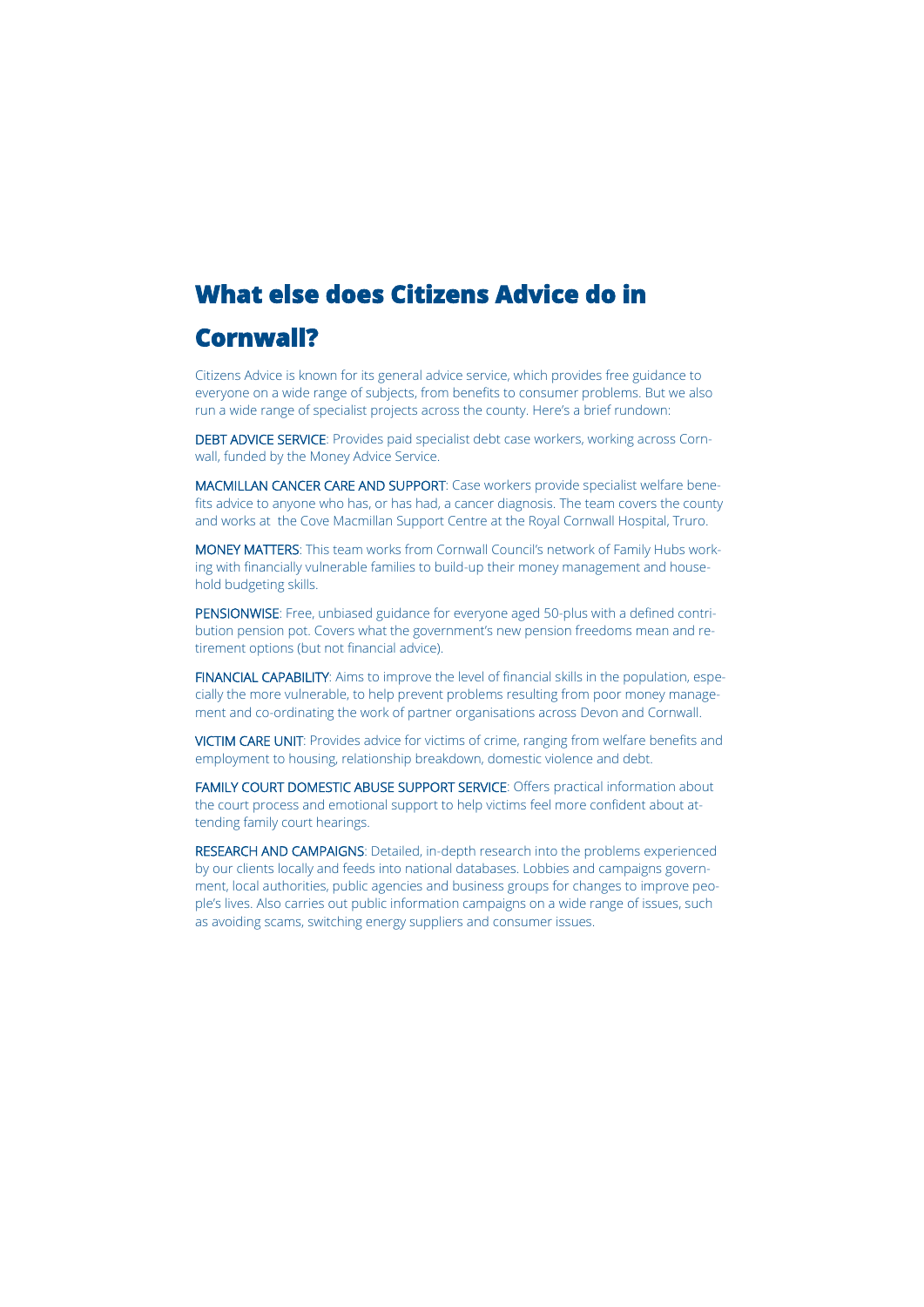# **Our Value to Society**

It's impossible to put a financial value on everything we do - but where we can, we have. We have used a Treasury approved model to demonstrate our financial impact in Cornwall and the Isles of Scilly:

#### **In 2018/19 for every £1 invested in the Citizens Advice Cornwall service we generated at least:**

#### **£2.81 in savings to government and public services (fiscal benefits)**

By helping stop problems occurring or escalating, we reduce the pressure on public services such as health, housing or our-of-work benefits.

**Total £2.6 million**

#### **£11.43 in wider economic and social benefits (public value)**

Solving problems improves lives – and this means better wellbeing, participation and productivity for people we help.

**Total £12.3 million**

**£18.80 in value to the people we help (financial outcomes following advice)**

Through our advice, we can increase people's income. We can help them get debts written-off, take up benefits they're entitled to or get compensation for their consumer problems.

**Total £18.0 million**

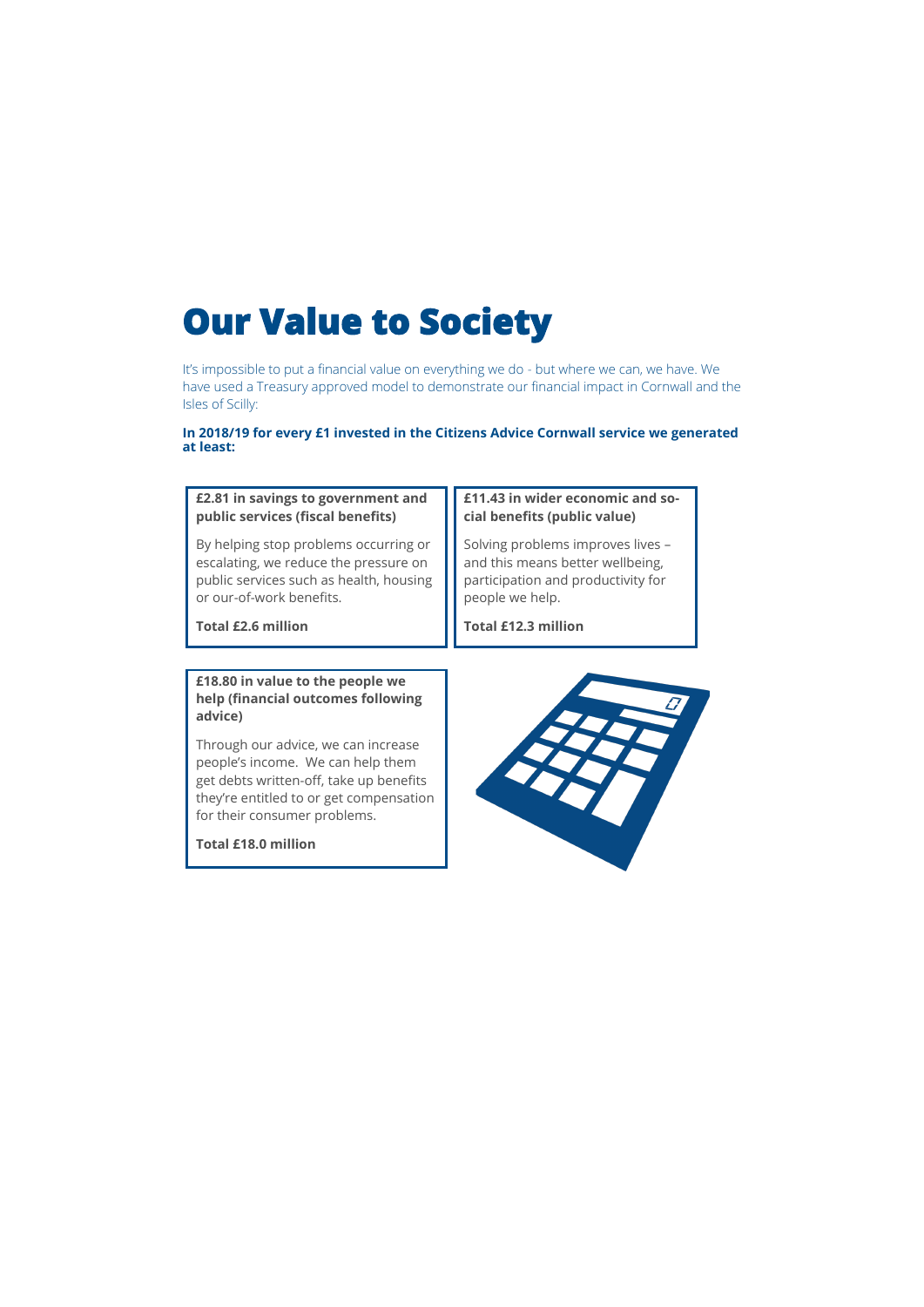

# **News headlines….**

### **Fundraising Appeal**

This summer, Citizens Advice Cornwall has launched an emergency fundraising appeal. Because of the increased demand caused by the coronavirus lockdown, we're taking on more volunteers to help with calls about benefits, housing, employment and relationship breakdowns. We need additional funds to buy headsets and laptops so our workers can work safely from home.

- £5 would buy an initial 20 minute telephone assessment for a someone in need
- £30 would buy a headset for an adviser to take calls
- £50 would buy a full advice session

If you can help, please donate via the "donate" button on our website: www.citizensadvicecornwall.org.uk

If you know an organisation that offers grants or may be interested in sponsorship opportunities please contact gill.pipkin@citizensadvicecornwall.org.uk

---------------------------------------------------------------------------------------------------------------------

### **New Project for NEETs in N and SE Cornwall**

Citizens Advice has launched £Wise-up - a new project targeted at NEETs - people who are not engaged in education, employment and training. Work has begun to recruit advisers who will work intensively with people in this category, to help build-up their household budgeting skills and help them handle money matters. The project will work in areas of deprivation in North and SE Cornwall and is funded by the European Social Fund via Community Led Local Development.